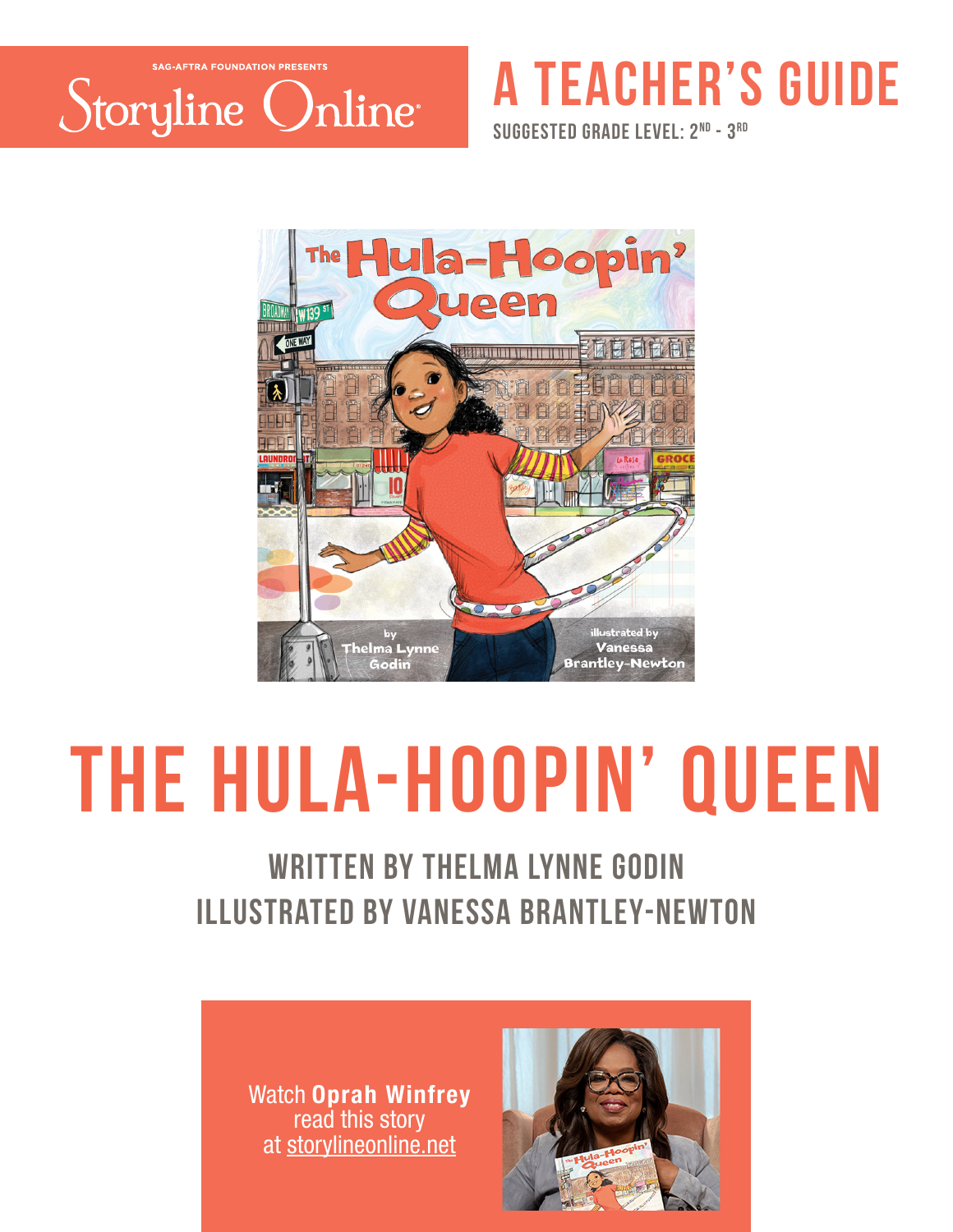## **about this story**

#### **SYNOPSIS**

A spunky girl has a hula-hooping competition with her friends in Harlem, and soon everyone in the neighborhood—young and old alike—joins in on the fun.

Kameeka is confident that today she will finally beat her rival, Jamara, and become the Hula-Hoopin' Queen of 139th Street. But then Mama reminds her that today is their neighbor Miz Adeline's birthday, and Kameeka has a ton of chores to do to get ready for the party they are hosting. Kameeka's disappointed to be stuck at home and can only think about the hoopin' competition. Distracted, Kameeka accidentally ruins Miz Adeline's birthday cake, and has to confess to her that there won't be a cake for her special day. But then Miz Adeline's confesses something too: she's also got the itch—the hula-hoopin' itch! Her fingers start snappin'. Her hips start swingin'. Soon everyone's hips are swinging as the party spills out onto the street. The whole neighborhood's got the itch—the hula-hoopin' itch!

With vibrant illustrations by Vanessa Brantley-Newton, The Hula-Hoopin' Queen is a charming celebration of family and community ties. Set in Harlem, this intergenerational story shows the importance of staying young at heart.

#### **THEMES IN THE STORY**

Dreams and aspirations, Overcoming obstacles, Sharing and giving, Persistence, Holidays and traditions

#### **PAGE 2 • A teacher's GUIDE • the hula-hoopin' queen • © 2019 SAG-AFTRA FOUNDATION**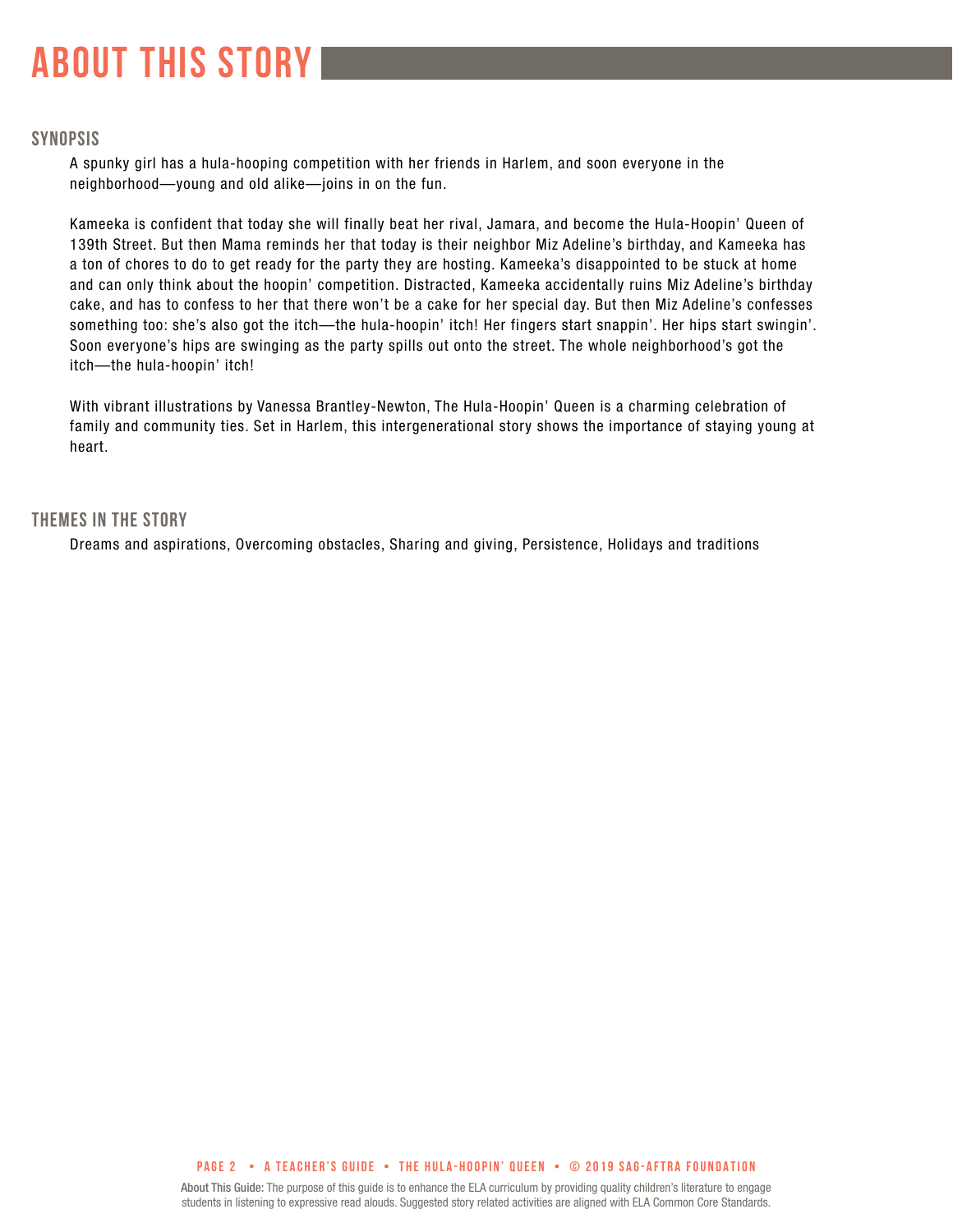#### **Suggested grade level: 2nd - 3 rd**

#### **ela common core standard**

Reading Literature: Students read and respond to works of literature with emphasis on comprehension, making connections among ideas and between texts with focus on textural evidence. *Standards listed below are for 2nd and 3rd grades but can be adapted to 1st grade standards.*

#### **before viewing**

| <b>Standards:</b>     | CCSS.SL.2.1, CCSS.SL.3.1                                                                                                                                            |  |  |  |  |
|-----------------------|---------------------------------------------------------------------------------------------------------------------------------------------------------------------|--|--|--|--|
| Objective:            | Tap knowledge and build background to prepare for reading the story.                                                                                                |  |  |  |  |
| Procedure:            | . What does it mean to be "queen" of something? Ask students if they consider themselves<br>to be queen, or king, of something. Discuss.                            |  |  |  |  |
|                       | • Discuss hula-hoops ( $\bigcirc$ Google It! for information on origin). Ask students if they have<br>ever tried to hula-hoop? Have them demonstrate how it's done. |  |  |  |  |
|                       | • Introduce the title, The Hula-Hoopin' Queen, and ask students to predict what the story<br>will be about.                                                         |  |  |  |  |
| <b>DURING VIEWING</b> |                                                                                                                                                                     |  |  |  |  |
| Focus:                | Problem - Solution                                                                                                                                                  |  |  |  |  |
| <b>Standards:</b>     | CCSS.SL.2.2, CCSS.SL.3.2                                                                                                                                            |  |  |  |  |
| Objective:            | Students will listen to identify the problem and tell how the problem was solved.                                                                                   |  |  |  |  |

Procedure:

- Step 1: Explain to students that every story has a problem. Ask students to listen for the problem in the story.
- Step 2: Stop story at appropriate spots to ask questions to help students identify the problem.
- Step 3: After listening, have students discuss the problem and solution within small groups or with a partner.
- Step 4: Gather the class for whole group discussion.

#### **PAGE 3 • A teacher's GUIDE • the hula-hoopin' queen • © 2019 SAG-AFTRA FOUNDATION**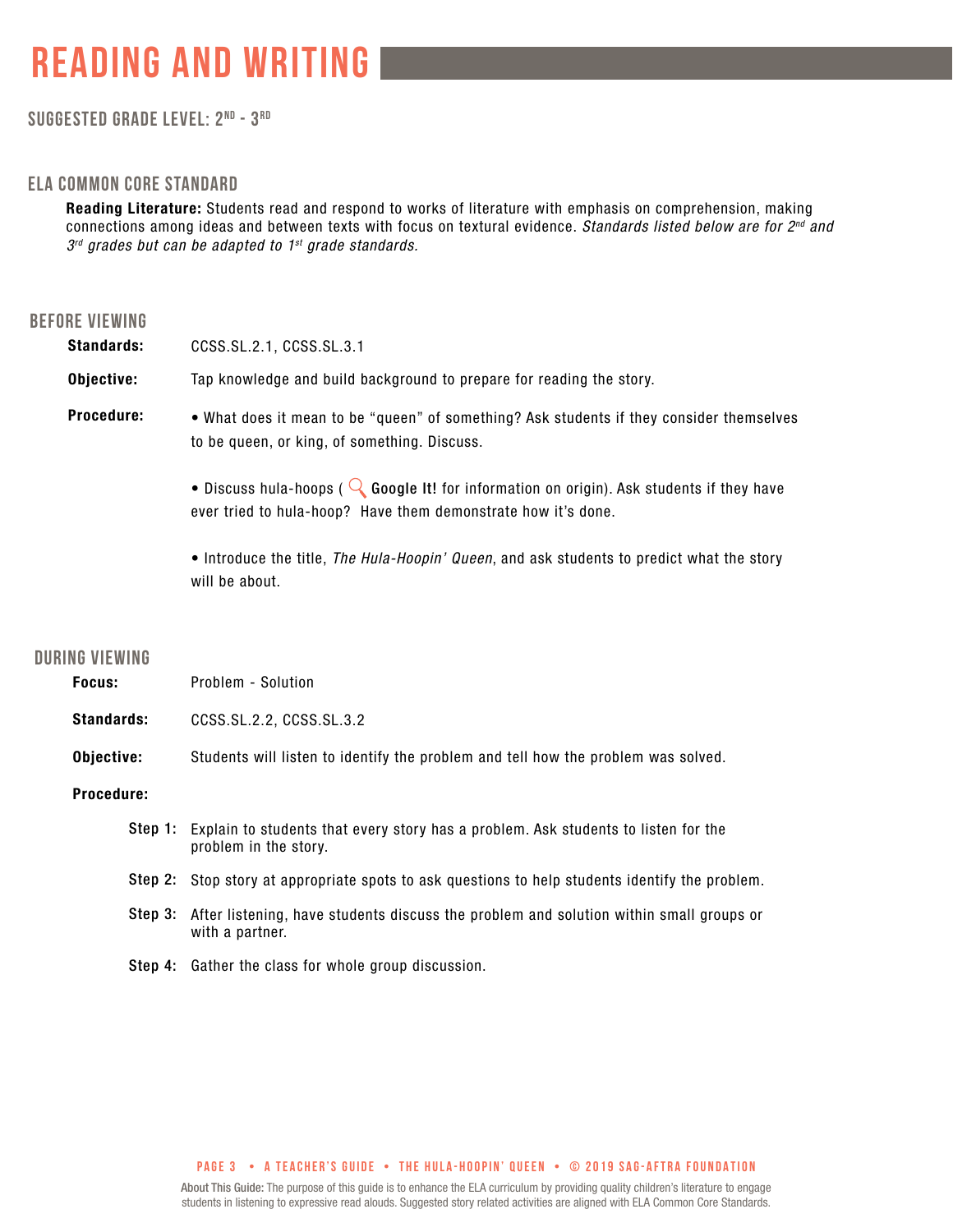#### **after viewing – Figurative language**

| <b>Standards:</b> | CCSS.RL.2.4, CCSS.RL.3.4                                                                                                     |  |  |  |  |
|-------------------|------------------------------------------------------------------------------------------------------------------------------|--|--|--|--|
| Objective:        | Students will identify figurative language and explain its meaning.                                                          |  |  |  |  |
| <b>Materials:</b> | Student worksheet (see page 8 for teacher examples and page 9 for student worksheet)<br>Computers or tablets for student use |  |  |  |  |
| <b>Procedure:</b> |                                                                                                                              |  |  |  |  |
| Step 1:           | Teach or review the types of figurative language with students.                                                              |  |  |  |  |
| Step 2:           | Explain to students that they should listen to the story again to identify figurative<br>language found in the story.        |  |  |  |  |
| Step 3:           | Pass out the worksheet and go over directions.                                                                               |  |  |  |  |
| Step 4:           | Complete the worksheet.                                                                                                      |  |  |  |  |
| Step 5:           | Share responses and discuss literal versus non-literal meaning.                                                              |  |  |  |  |

#### **reading response**

| <b>Standards:</b> | CCSS.RL.2.1, CCSS.RL.3.1                                                                                                             |
|-------------------|--------------------------------------------------------------------------------------------------------------------------------------|
| Obiective:        | Students will answer the prompt using at least two details from text to support the response.                                        |
|                   | <b>Reading Prompt:</b> Who is the "real Hula-Hoopin' Queen of 139th Street"? Use details from the story to support<br>your response. |

#### **writing**

| <b>Standards:</b>                                                                                                                                                                                                                                         | CCSS.W.2.3, CCSS.W.3.3                                                                                                                   |  |  |  |
|-----------------------------------------------------------------------------------------------------------------------------------------------------------------------------------------------------------------------------------------------------------|------------------------------------------------------------------------------------------------------------------------------------------|--|--|--|
| Objective:                                                                                                                                                                                                                                                | Students will write a first-person narrative piece using grade appropriate sentence structure and spelling.                              |  |  |  |
|                                                                                                                                                                                                                                                           | <b>Writing Prompt:</b> Tell about a time when you tried to earn the title Queen (or King) of something.                                  |  |  |  |
| <b>Materials:</b>                                                                                                                                                                                                                                         | Writing tools                                                                                                                            |  |  |  |
| <b>Procedure:</b>                                                                                                                                                                                                                                         |                                                                                                                                          |  |  |  |
| Step 1:                                                                                                                                                                                                                                                   | Review first-person point of view.                                                                                                       |  |  |  |
| Step 2:                                                                                                                                                                                                                                                   | Explain to students that they will write a story from the first- person point of view – they will be<br>the main character in the story. |  |  |  |
| Step 3:                                                                                                                                                                                                                                                   | Generate a list of first-person words that students should use in their story.                                                           |  |  |  |
| Step 4:<br>Tell students that in the story the girls were competing very hard to be the Queen of Hula-<br>Hoopin'. Ask students to think of a time they worked really hard to be good at something so that<br>they could be called the Queen (or King) of |                                                                                                                                          |  |  |  |
| Step 5:                                                                                                                                                                                                                                                   | Show students the prompt and discuss.                                                                                                    |  |  |  |
| Step 6:                                                                                                                                                                                                                                                   | Guide students through the Writing Process.                                                                                              |  |  |  |
| Step 7:                                                                                                                                                                                                                                                   | Display student work with a sign - Kings and Queens of                                                                                   |  |  |  |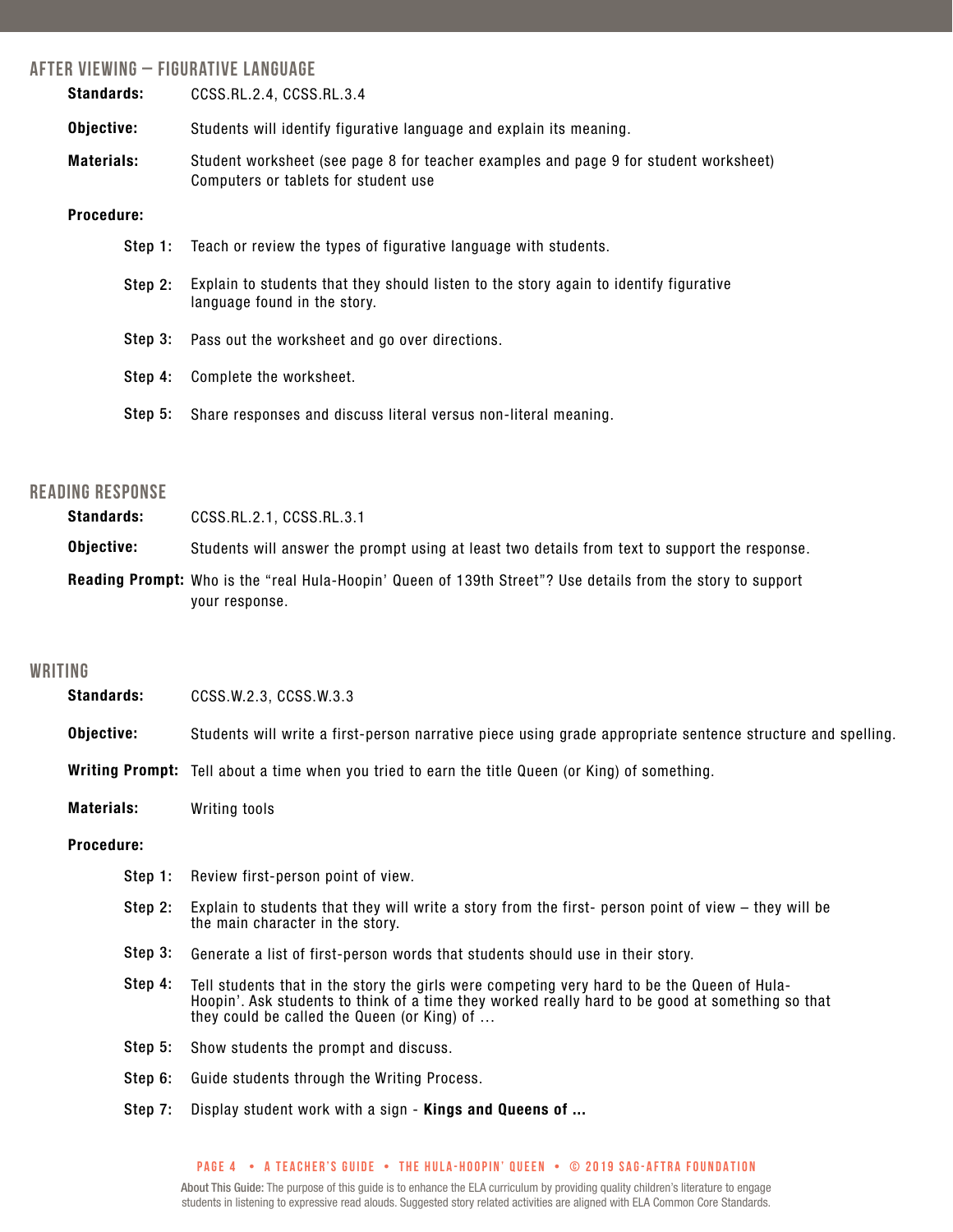## **across the curriculum activities**

#### **science**

Students will apply physics to hula-hoopin'.

#### MATERIALS —

2 Hula-hoops (per partners) Duct tape Yard stick Timer or stopwatch Data recording sheet (see page 11) *Teacher Prep:* Make a class tally chart similar to the one below.

#### Applying Physics to a Hula Hoop

Science Inquiry Question: Does the weight of a hula-hoop affect how it spins? Which do you think will spin better – a heavy hoop or a lighter one? Does it matter?

| <b>Question</b>                              | Tally | Total |
|----------------------------------------------|-------|-------|
| A heavy hula-hoop will spin better.          |       |       |
| A light hula-hoop will spin better.          |       |       |
| It doesn't matter – they will spin the same. |       |       |

#### PROCEDURE —

- Provide background knowledge about physics, force, and friction. Step 1:
- Divide students into pairs and give each pair 2 hula-hoops. Step 2:
- Distribute a Data Recording Sheet to each pair. Step 3:
- Discuss the Science Inquiry Question. Ask each pair to make a prediction. Write the prediction in the space provided on the worksheet. Step 4:
- Use the tally chart to record class predictions. Have students total the tally marks. Step 5:
- Instruct pairs to measure and cut 3 feet of duct tape. Duct tape one hula-hoop. Step 6:
- Explain the science procedure: Step 7:
	- 1. Start with the lighter hoop. One partner will be the hula-hooper while the other partner starts timing the hula-hooper as soon as they reach a steady pace. Time the hula-hooper for one minute and count how many full turns the hoop makes during that time. (Time can be adjusted to 30 seconds)
	- 2. Record the data on the worksheet. Switch rolls and repeat.
	- 3. Repeat the process with the duct taped hula-hoop. (Make sure the hooper doesn't change shirts while collecting data)
	- 4. If time permits, allow students to repeat the process more than once. Are the results consistent?
- Complete the data sheet. Step 8:
- Discuss and analyze the results with the class. Step 9:

#### **PAGE 5 • A teacher's GUIDE • the hula-hoopin' queen • © 2019 SAG-AFTRA FOUNDATION**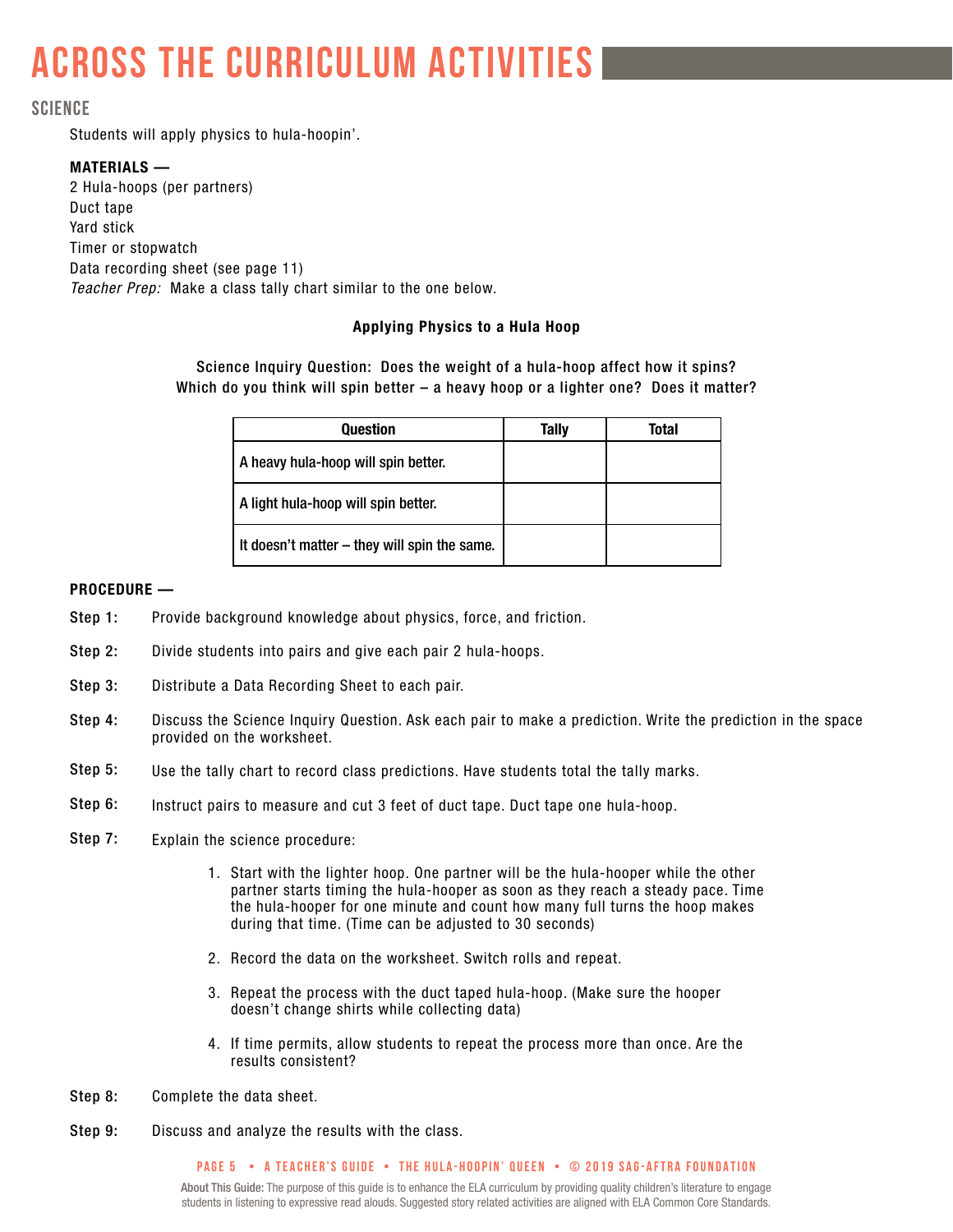#### **MATH – GEOMETRY: CIRCLES**

Students identify the circumference, diameter, and radius of a circle.

#### MATERIALS —

Circle outline (see *Teacher Prep* below) Yarn or string: 3 different colors Ruler **Scissors** Glue Pencil *Teacher Prep:* Draw an outline of a circle on paper (measure the circumference and include a center point). Make a copy for each student

#### PROCEDURE —

- Instruct students to use a ruler to measure a piece of colored string that is equal to the circumference of the circle outline. Step 1:
- Have students place the string around the circle outline. Step 2:
- Introduce the term *circumference*. Tell students that this string represents the circumference of the circle. The circumference is the distance around the edge of the circle. Explain that the length of the string is equal to the circumference, because if you were to undo the circle, you would have the same length as the string. Glue the string around the outline of the circle. Label the circumference with its measurement. Step 3:
- Introduce the term *diameter*. Diameter is the distance from one edge of the circle to the other. Tell students to take another color string and place it in the middle of the circle from one edge to the other, cutting off any extra string that extends over the border. Glue the string on the circle. Ask students to measure the piece of string and write its measurement above. Explain that this straight piece of string going through the center of the circle is the diameter. Label the diameter. Step 4:
- Introduce the term *radius*. Explain that the radius is the distance from the center point to any point on the circumference of the circle. Take the third color string. Instruct students to measure the string so that it is half the length of the diameter. Glue one end of the string to the center point of the circle. Explain that this piece of string represents the radius. The radius is one half of the diameter. Explain that the radius is the same length from the center point to any point on the circumference. Have students move the radius around the circle. Glue the radius in place and label. Step 5:
- Have students write the definition of each term on the sheet. Step 6:

#### **PAGE 6 • A teacher's GUIDE • the hula-hoopin' queen • © 2019 SAG-AFTRA FOUNDATION**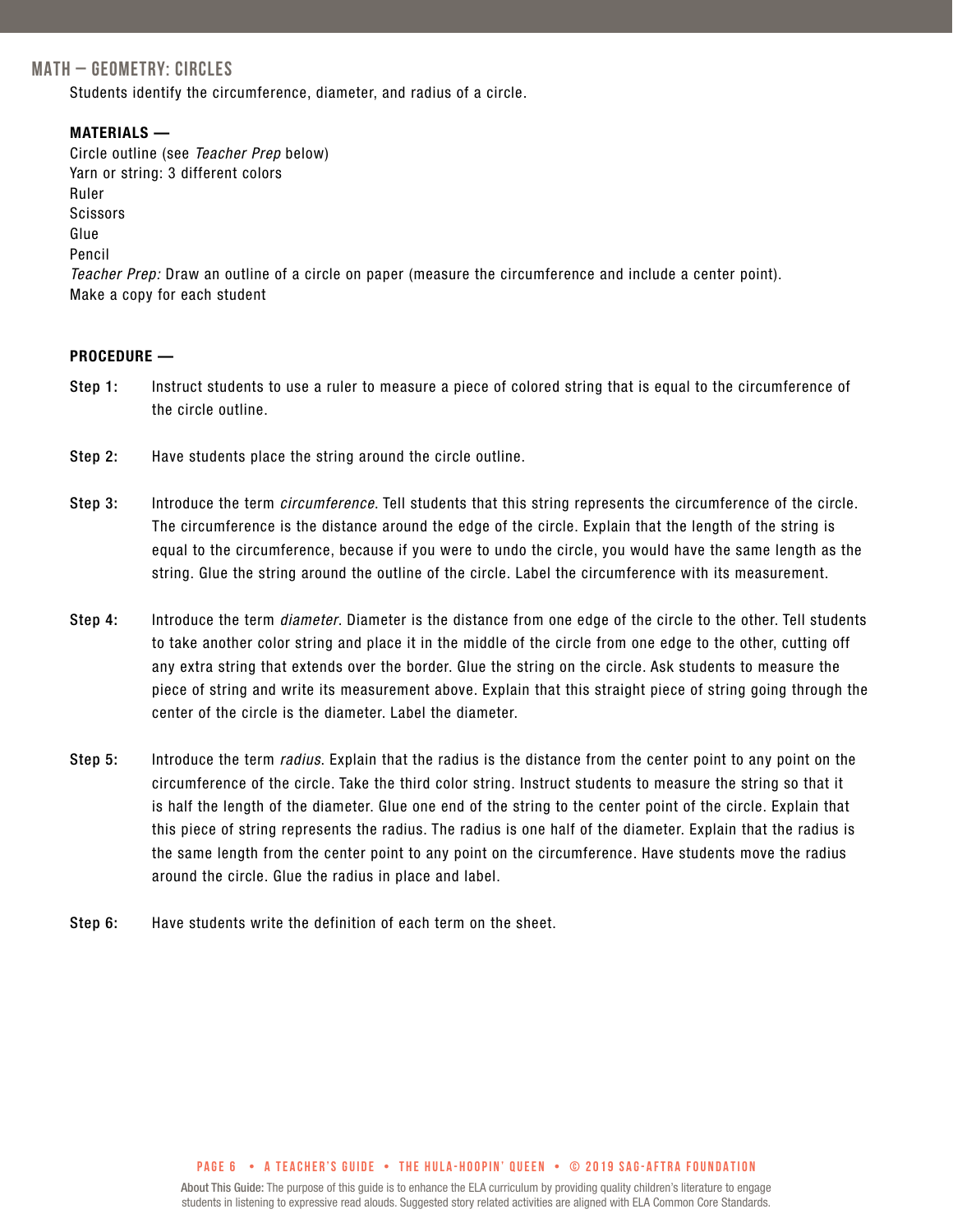#### **ART – Kandinsky Circle Art**

Students learn about Wassily Kandinsky and his circular color studies.

#### MATERIALS —

Poster Paper Markers or crayons Examples of circular art by Kandinsky ( $\bigcirc$  Google It!)

#### PROCEDURE —

- Introduce students to the visual artist Wassily Kandinsky and point out that he was also a talented musician. Step 1:
- Show students an example of his circular color art. Step 2:
- Explain to students that color often relates to emotions: red- anger; blue- calmness or loneliness; yellow- happiness, contentment; green – harmony; black- sadness, etc. Step 3:
- Discuss Kandinsky's works and how it makes them feel. Step 4:
- Have students fold the drawing paper into six squares. Step 5:
- Draw and color a different size circle in each square. Step 6:

Extend It: Play music while students are drawing and have them use the colors to represent how the music made them feel as they were drawing.

#### **physical education – Hula-Hoop Relay**

#### MATERIALS —

1-4 Hula-hoops

#### PROCEDURE —

- Divide students into two teams. Have each team form a straight line. Step 1:
- Explain the rules: - The hula-hoop must not touch the ground at any time - The circle of hands must not be broken Step 2:
- Have each team join hands in a line. Step 3:
- Have the first person in line place the hula-hoop on her shoulder, then join hands with the last person in line to form a circle. Step 4:
- Have each person wriggle and squirm through the hoop to help move it around the circle until it makes its way back to the beginning. Don't let the circle break and remember the rules. Step 5:
- The winner is the first team to complete the circle. Step 6:
- You can add a second or third hula-hoop for more of a challenge Step 7:

#### **PAGE 7 • A teacher's GUIDE • the hula-hoopin' queen • © 2019 SAG-AFTRA FOUNDATION**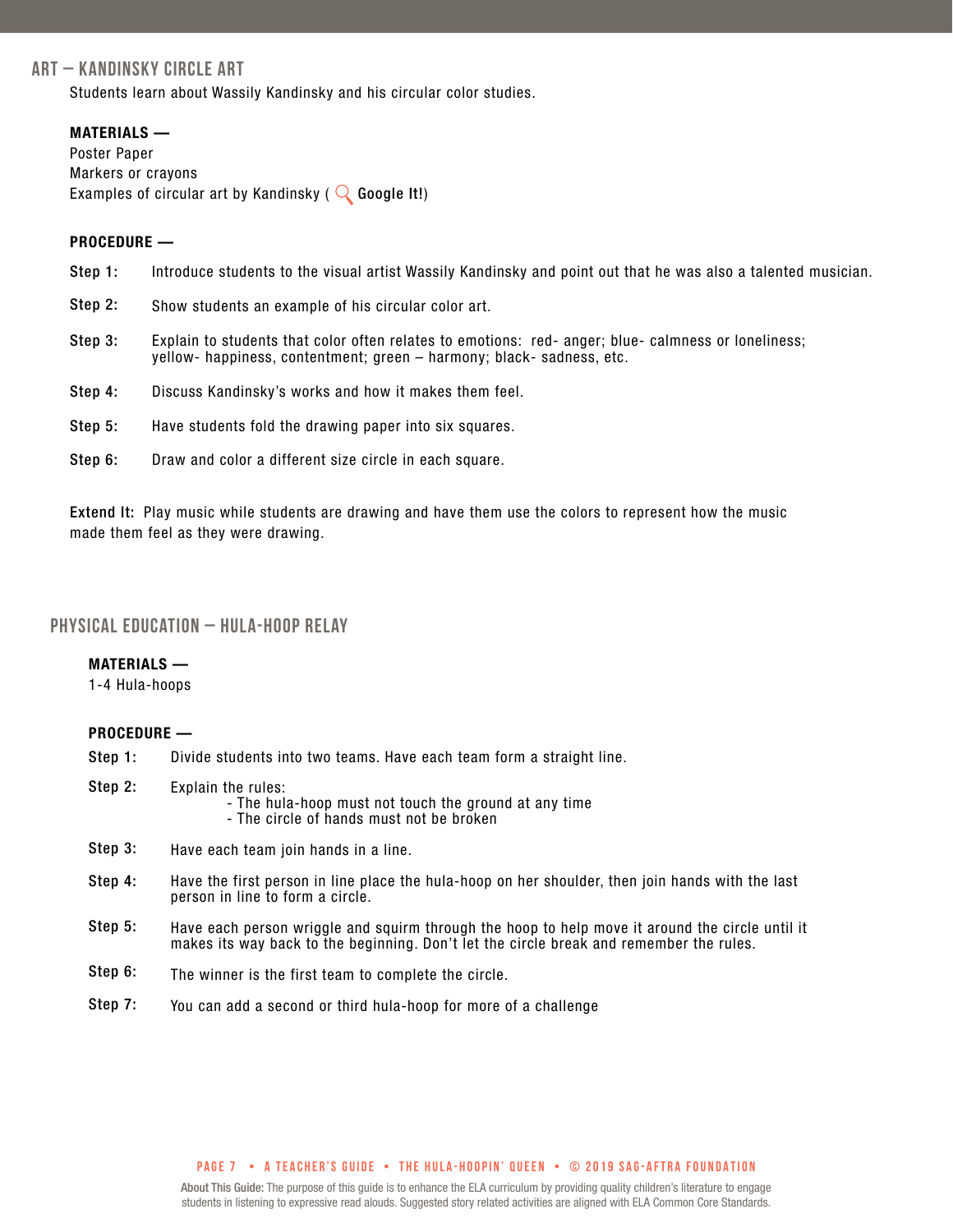#### *The Hula-Hoopin' Queen*

#### Figurative Language Examples *(teacher use)*

#### Simile

Mama stands as still as water in a puddle ….noddin' her head like a spring robin looking for a worm My heart is racing as fast as the roller coaster on Coney Island The candle glows as bright as the smile on Miz Adeline's face. The streetlights shine like stars

#### Metaphor

Trucks … throwing up heat and dust from the pavement. Mama is madder than a hornet. The sidewalk is cooler than a spring rain.

#### Idioms

The itch - The Hula-Hoopin' itch She gives me her look. I see Jamara hoopin' on the corner I was born ready Heat washes up over me and I stamp my foot.

#### Onomatopoeia

ring, snappin', tappin', swish, clatter

#### Hyperbole

We polish each window 'til we can see clear to New Jersey. A grin greater than the Brooklyn Bridge stretches across my face.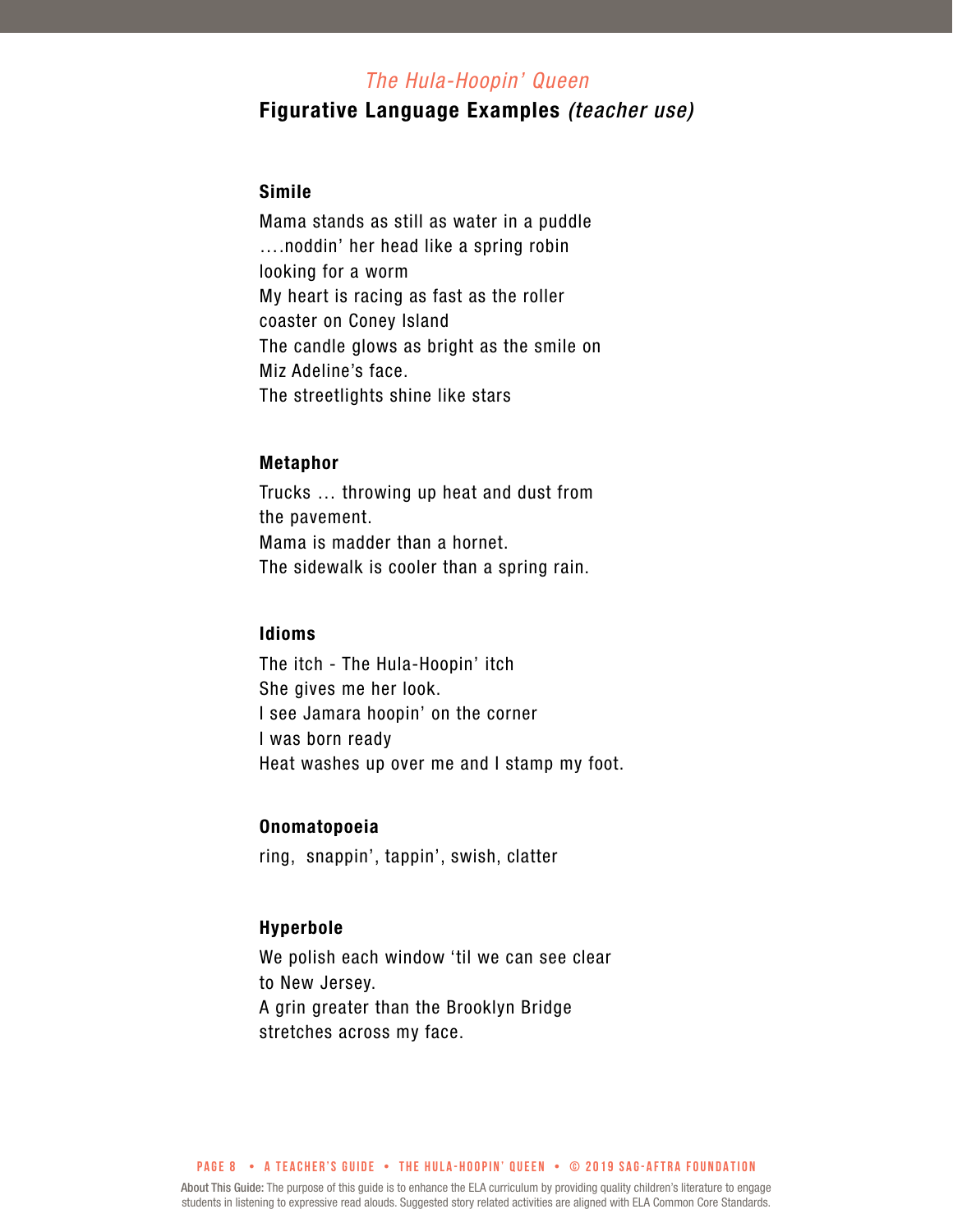#### *The Hula-Hoopin' Queen*

#### Figurative Language Worksheet

Figurative Language is when you use a word or phrase that does not have its normal everyday literal meaning. Writers use figurative language to make their work more interesting. Some examples of figurative language are:

*Simile* – a figure of speech comparing two unlike things using *like* or *as* - *Her hair was as soft as silk.*

*Metaphor* – states a fact or draws a veral picture by comparing two things - *Her hair was silk.*

*Idiom* – an expression whose meaning is not understood from the usual meanings of the words used - *I am the hula hoopin' queen!*

*Hyperbole* – big exaggeration, usually with humor - *I'm so hungry I could eat a horse!*

*Onomatopoeia* – words that imitate sound - *bing, bang, boom*



Directions: Listen to the story for figurative language. Write the example, what it really means, and the name of the figurative language in the chart below. An example is done for you.

| <b>Figurative Language</b> | <b>Real Meaning</b>                  | <b>Name of Figurative</b><br><b>Language</b> |
|----------------------------|--------------------------------------|----------------------------------------------|
| Hula hoopin'               | Someone who is the best hula hooper. | Idiom                                        |
|                            |                                      |                                              |
|                            |                                      |                                              |
|                            |                                      |                                              |
|                            |                                      |                                              |

#### **PAGE 9 • A teacher's GUIDE • the hula-hoopin' queen • © 2019 SAG-AFTRA FOUNDATION**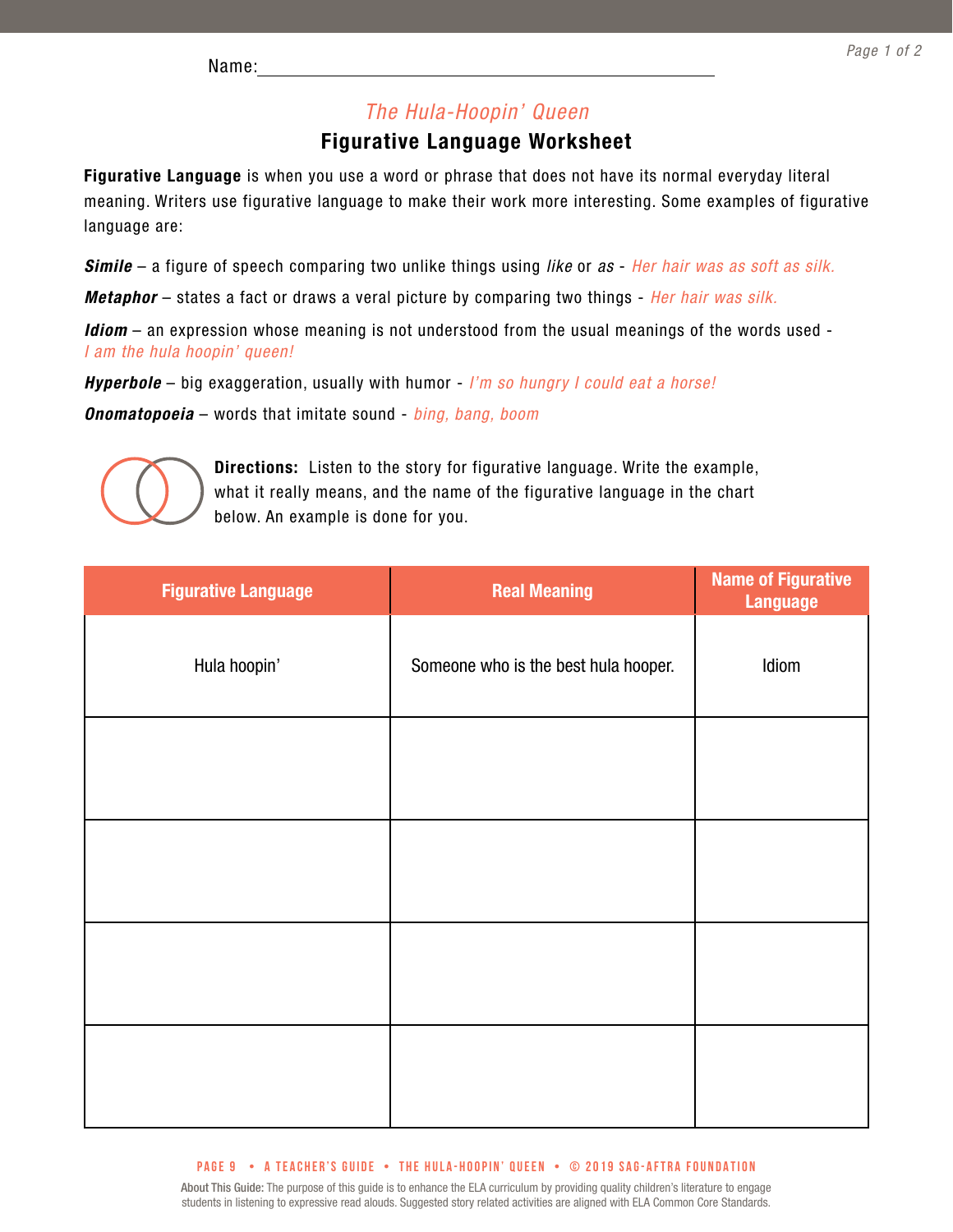| <b>Figurative Language</b> | <b>Real Meaning</b> | <b>Name of Figurative</b><br><b>Language</b> |
|----------------------------|---------------------|----------------------------------------------|
|                            |                     |                                              |
|                            |                     |                                              |
|                            |                     |                                              |
|                            |                     |                                              |
|                            |                     |                                              |
|                            |                     |                                              |
|                            |                     |                                              |
|                            |                     |                                              |
|                            |                     |                                              |
|                            |                     |                                              |
|                            |                     |                                              |
|                            |                     |                                              |
|                            |                     |                                              |
|                            |                     |                                              |
|                            |                     |                                              |
|                            |                     |                                              |

**PAGE 10 • A teacher's GUIDE • the hula-hoopin' queen • © 2019 SAG-AFTRA FOUNDATION**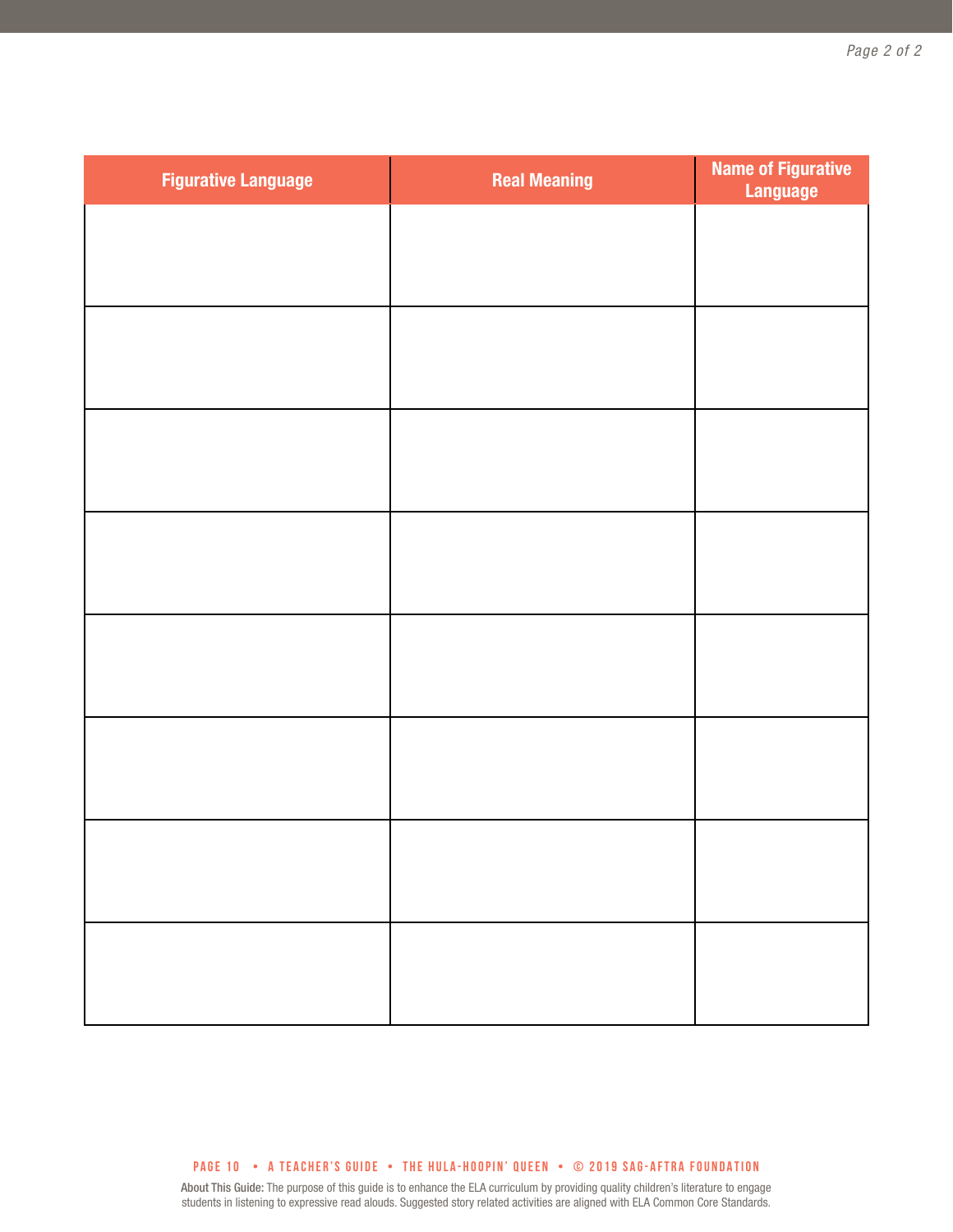#### Applying Physics to Hula-Hoopin'

#### SCIENCE INQUIRY QUESTION: Does the weight of a Hula-Hoop affect how it spins?

#### Discuss the question and circle your prediction:

We think a heavy Hula-Hoop will spin better.

We think a lighter Hula-Hoop will spin better.

We don't think weight matters.

#### Gather Data:

One partner is the Hula-Hooper and the other partner times and counts the number of spins. Record results. Switch rolls. Repeat process two more times.

| Hula-Hoop           | <b>Partner 1 - Number of Spins</b> |       | <b>Partner 2 - Number of Spins</b> |       |       |       |
|---------------------|------------------------------------|-------|------------------------------------|-------|-------|-------|
|                     | Try 1                              | Try 2 | Try $3$                            | Try 1 | Try 2 | Try 3 |
| <b>Light Weight</b> |                                    |       |                                    |       |       |       |
| Heavy Weight        |                                    |       |                                    |       |       |       |

#### Use the data to answer the questions:

Which Hula-Hoop spun faster?

Which one was easier to spin?

Was the fastest Hula-Hoop also the one that was the easiest to spin, once it got going?

Did both partners get the same results? Did both partners are not all the same results?

Was your prediction correct?

Explain what you learned about physics from this experiment.

**PAGE 11 • A teacher's GUIDE • the hula-hoopin' queen • © 2019 SAG-AFTRA FOUNDATION**